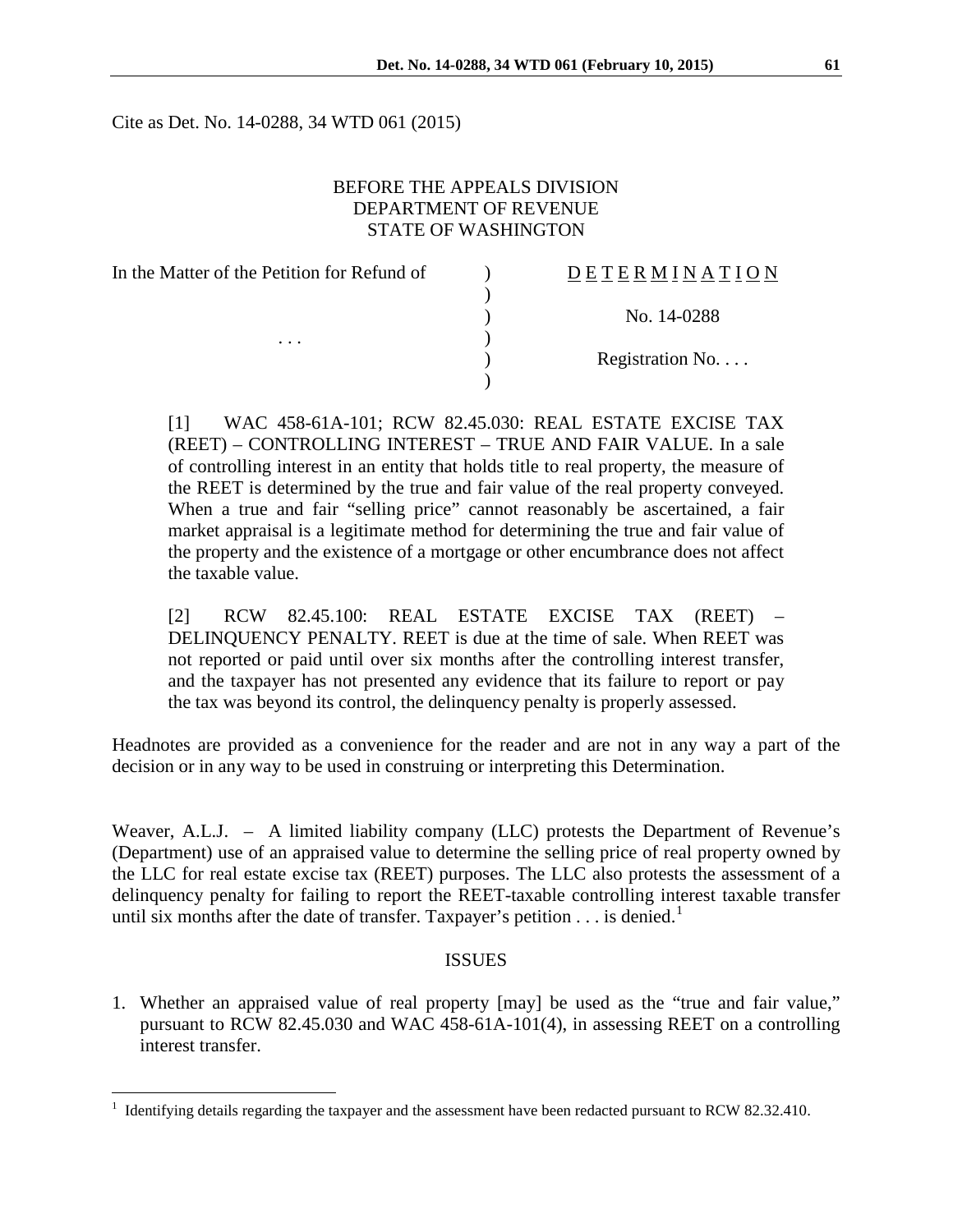2. Whether, under RCW 82.45.100, the Department properly assessed a delinquency penalty when a taxpayer failed to report a REET-taxable controlling interest transfer until six months after the date of the transfer.

## FINDINGS OF FACT

[Taxpayer] is an LLC that owned a parcel of property in . . . , Washington. On December 13, 2012, [Member One] and [Member Two} collectively transferred their ownership interest in Taxpayer to [Member Three]. On May 14, 2013, Taxpayer filed a LLC Renewal & Annual Report with the Washington Secretary of State and the Annual Report stated there was a transfer of controlling interest in Taxpayer in the previous year.

On June 11, 2013, the Department mailed a letter to Taxpayer requesting a Controlling Interest Affidavit be completed and filed with the Department. Taxpayer completed the Controlling Interest Affidavit and sent it to the Department on June 25, 2013. In the Affidavit, Taxpayer represented the "true and fair value" of the real property it owned was \$. . . . That amount is significantly lower than the \$... market value assessment for the property maintained in the ... County property tax rolls. Taxpayer paid \$. . . in REET on the reported value of the subject real property.

On July 9, 2013, the Department's Special Programs Division (Special Programs) sent a REET assessment to Taxpayer totaling \$. . . . That amount includes \$. . . in state and local REET, \$. . . in state and local delinquent interest, \$. . . in combined state and local delinquency penalty, a credit for the  $\$ ... REET payment, a tax assessment penalty of  $\$ ..., and  $\)$ ... in extension interest.

Upon receiving the REET assessment, Taxpayer submitted a real property appraisal, conducted on August 1, 2012, by an accredited appraiser. That real property appraisal listed a market value of \$. . . . After receiving the appraisal by Taxpayer, the Special Programs adjusted the tax assessment to reflect \$. . . as the fair market value and a new tax assessment was issued to Taxpayer.

Taxpayer filed a timely appeal contesting the "taxable amount" used to calculate the REET assessment. Taxpayer's petition states the property was encumbered by a mortgage totaling \$. . . . Taxpayer also states the purchase price of the 70% interest in Taxpayer purchased by Member Three was \$. . . . Taxpayer further states the remaining 30% interest in Taxpayer is \$. . . . Taxpayer adds these sums together and claims the "true and fair value" of the real property owned by Taxpayer is \$....<sup>[2](#page-1-0)</sup>

Taxpayer also contests the state portion of the delinquency penalty.

 $\overline{a}$ 

<span id="page-1-0"></span><sup>&</sup>lt;sup>2</sup> Our calculations under Taxpayer's proposed methodology results in a sum of \$.... For the reasons outlined below, we do not adopt Taxpayer's valuation methodology.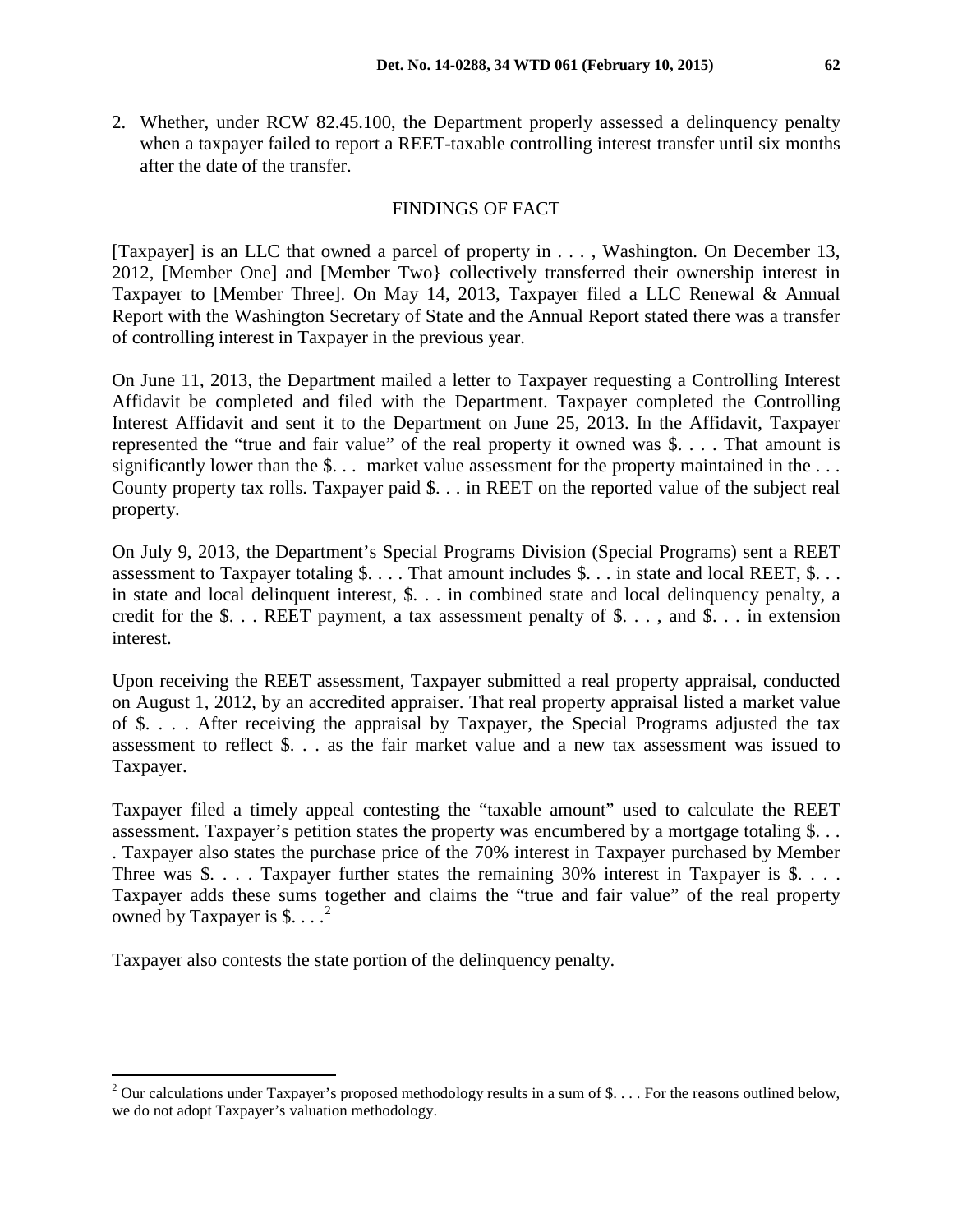# ANALYSIS

REET is imposed upon the sale of real property in Washington. RCW 82.45.060. "Real property" means any interest, estate, or beneficial interest in land or anything affixed to land, including the ownership interest or beneficial interest in any entity which itself owns land or anything affixed to land. RCW 82.45.032(1). The term "sale" includes the transfer or acquisition of a controlling interest in any entity with an interest in real property located in this state for a valuable consideration. RCW 82.45.010(2). RCW 82.45.033 states that: "[i]n the case of a partnership, association, trust, or other entity" a "controlling interest" is defined as "fifty percent or more of the capital, profits, or beneficial interest in such partnership, association, trust, or other entity." RCW 82.45.033(1)(b). In this matter, there is no dispute there was a sale of a controlling interest in Taxpayer and the sale was subject to REET. The issue in this case is the selling price of the subject property owned by Taxpayer for determining the REET due on the sale.

RCW 82.45.030 defines "selling price" for controlling interest sales as:

(2) If the sale is a transfer of a controlling interest in an entity with an interest in real property located in this state, the selling price shall be the true and fair value of the real property owned by the entity and located in this state. If the true and fair value of the real property located in this state cannot reasonably be determined, the selling price shall be determined according to subsection (4) of this section.

. . . .

4) If the total consideration for the sale cannot be ascertained or the true and fair value of the property to be valued at the time of the sale cannot reasonably be determined, the market value assessment for the property maintained on the county property tax rolls at the time of the sale shall be used as the selling price.

RCW 82.45.030 (2), (4) (emphasis added).

The Washington Court of Appeals in *McFreeze Corp. v. Dep't of Revenue* also pointed out

The REET statute is not ambiguous; it uses plain language and defines essential terms . . . . The statute defines "selling price" in two ways. Under [RCW 82.45.030\(](http://web2.westlaw.com/find/default.wl?tf=-1&rs=WLW9.11&fn=_top&sv=Split&docname=WAST82.45.030&tc=-1&pbc=2DDD4D19&ordoc=2000488979&findtype=L&db=1000259&vr=2.0&rp=%2ffind%2fdefault.wl&mt=Westlaw)1), the selling price is the true and fair value of the property conveyed, presumptively the consideration paid. But [RCW 82.45.030\(](http://web2.westlaw.com/find/default.wl?tf=-1&rs=WLW9.11&fn=_top&sv=Split&docname=WAST82.45.030&tc=-1&pbc=2DDD4D19&ordoc=2000488979&findtype=L&db=1000259&vr=2.0&rp=%2ffind%2fdefault.wl&mt=Westlaw)2), the more specific subsection dealing with the transfer of a controlling interest in an entity owning real estate, defines "selling price" as the "true and fair value of the real property owned by the entity...." Thus, in the sale of an entity, the value taxed is not the consideration paid, but the value of the real estate owned by the entity.

*McFreeze Corp. v. Dep't of Revenue*, 102 Wn. App. 196, 201, 6 P.3d 1187 (2000) (emphasis added).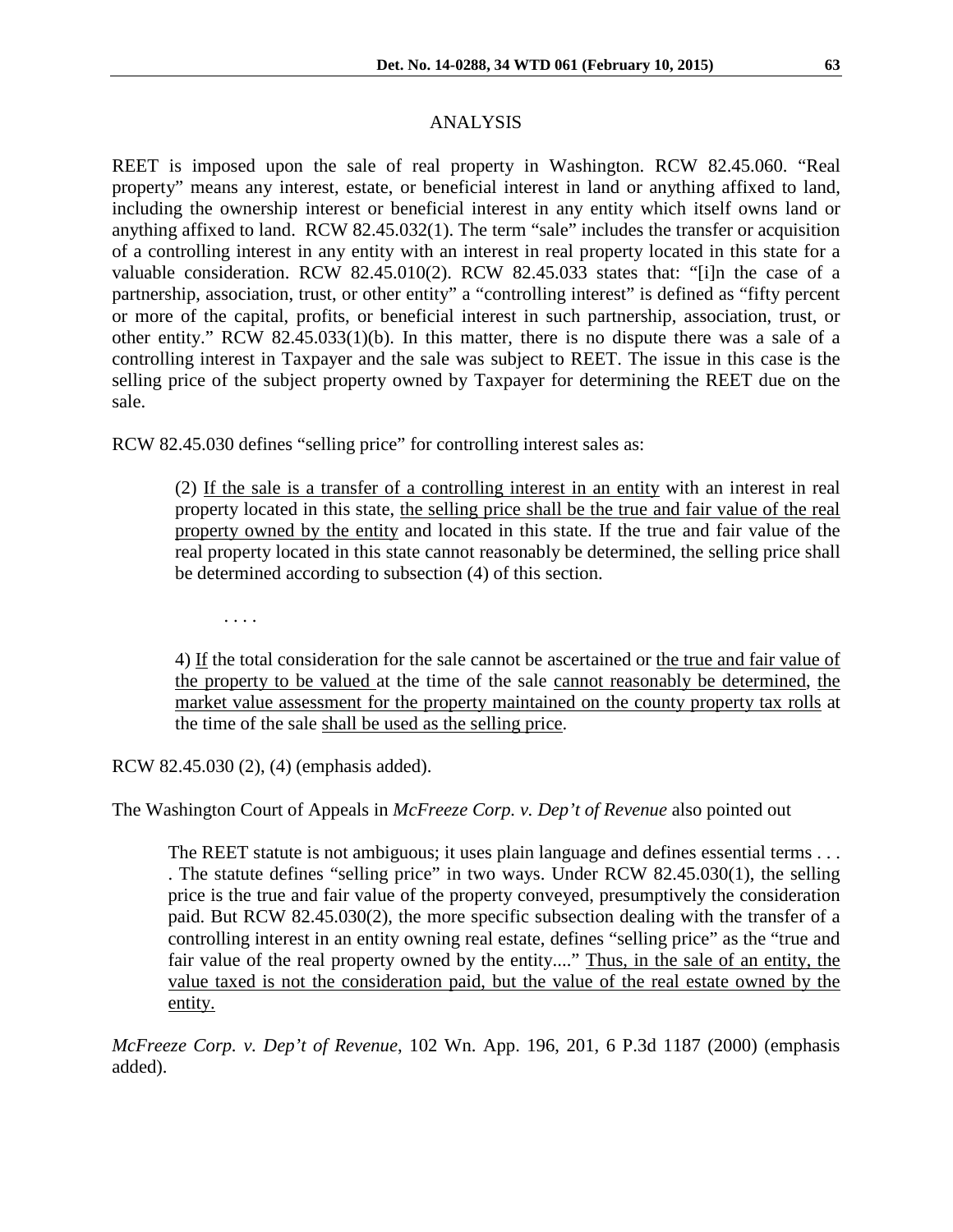The court in *McFreeze* explained when a controlling interest in an entity that holds title to real property is sold, the selling price for REET purposes is the value of the real property not the consideration received by the seller. Therefore, we reject Taxpayer's calculation of the "true and fair value" of the property as the sum of the remaining bank loan added to a valuation of the ownership interests in Taxpayer.

Thus, when there is a sale of a controlling interest that owns real property, the selling price, under RCW 82.45.030, is determined by the true and fair value of the real property owned by the entity. RCW 82.45.030 does not define the term "true and fair value" or explain how such value is reasonably determined. However, under RCW 82.45.450, the Department is authorized to adopt rules "for the effective administration of this chapter [Chapter 82.45]." Chapter 458-61A of Title 458 of the Washington Administrative Code contains administrative rules that the Department adopted to administer Chapter 82.45. WAC 458-61A-101(2)(c) defines the "true and fair value" as "market value, which is the amount of money a willing, but unobliged, buyer would pay a willing, but unobligated, owner for real property, taking into consideration all reasonable, possible uses of the property." WAC 458-61A-101 provides:

The measure of the tax is the "selling price." For the purpose of this rule, "selling price" means "the true and fair value of the real property owned by the entity at the time the controlling interest is transferred."

WAC 458-61A-101(4) (emphasis added.)

Thus, under RCW 82.45.030, WAC 458-61A-101(2)(c) and WAC 458-61A-101(4), for a sale of controlling interest in an entity that holds title to real property, the measure of the REET is determined by the true and fair value of the real property conveyed. To determine the selling price, we need to first determine whether the true and fair value of the real property can be reasonably determined. RCW 82.45.030; WAC 458-61A-101(4).

. . .

The measure of the tax is the "selling price." For the purpose of this rule, "selling price" means the true and fair value of the real property owned by the entity at the time the controlling interest is transferred.

(a) If the true and fair value of the property cannot reasonably be determined, one of the following methods **may be** used to determine the true and fair value:

(i) A fair market value appraisal of the property; or

(ii) An allocation of assets by the seller and the buyer made pursuant to section 1060 of the Internal Revenue Code of 1986, as amended or renumbered as of January 1, 2005.

(b) If the true and fair value of the property to be valued at the time of the sale cannot reasonably be determined by either of the methods in (a) of this